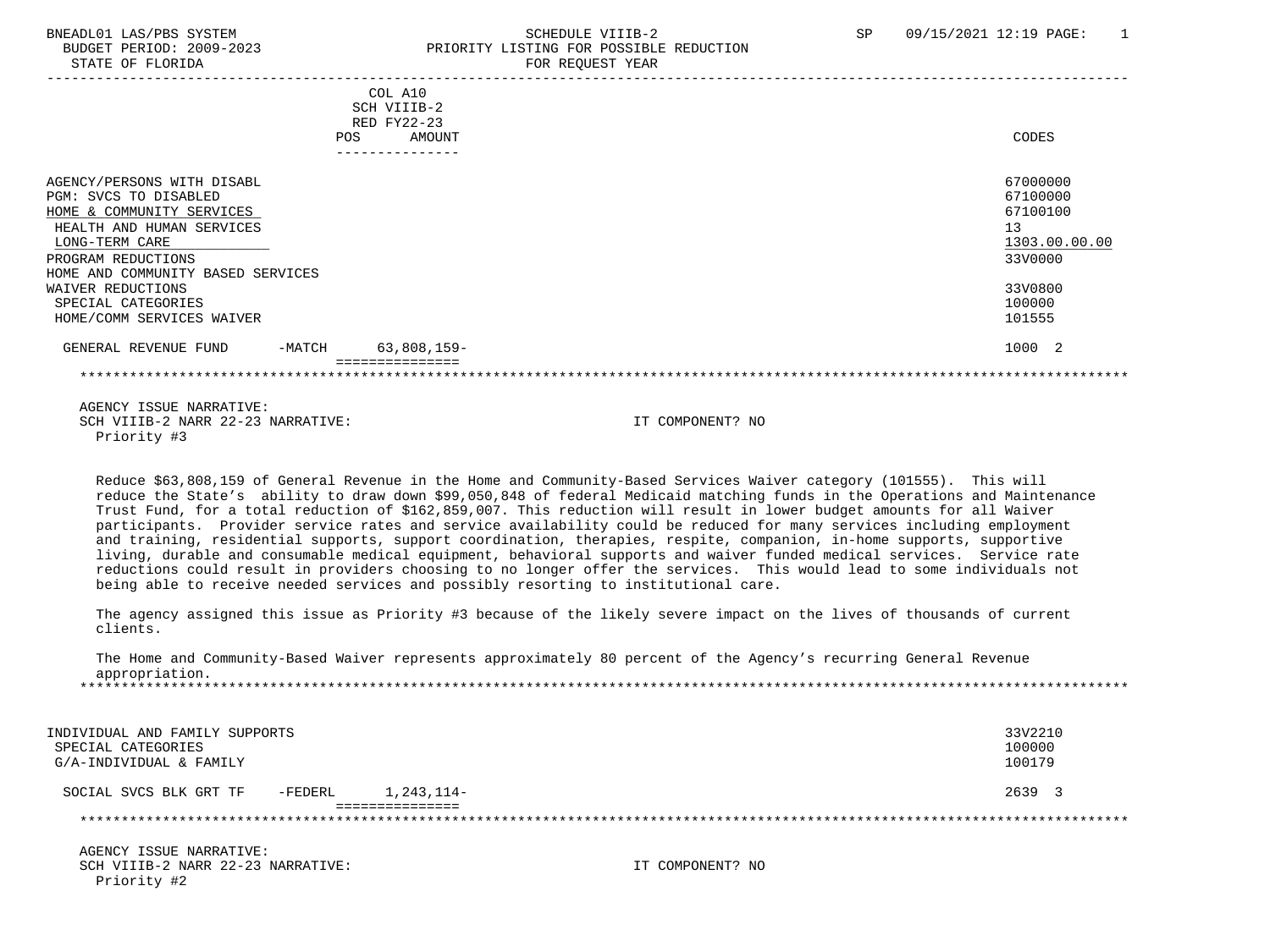## BNEADL01 LAS/PBS SYSTEM SCHEDULE VIIIB-2 SCHEDULE VIIIB-2 SP 09/15/2021 12:19 PAGE: 2<br>BUDGET PERIOD: 2009-2023 PRIORITY LISTING FOR POSSIBLE REDUCTION BUDGET PERIOD: 2009-2023<br>
STATE OF FLORIDA<br>
FOR REOUEST YEAR FOR REQUEST YEAR

|                                                                                                                                                                                         | COL A10<br>SCH VIIIB-2<br>RED FY22-23<br>AMOUNT<br>POS.<br>------------- | CODES                                                                         |
|-----------------------------------------------------------------------------------------------------------------------------------------------------------------------------------------|--------------------------------------------------------------------------|-------------------------------------------------------------------------------|
| AGENCY/PERSONS WITH DISABL<br>PGM: SVCS TO DISABLED<br>HOME & COMMUNITY SERVICES<br>HEALTH AND HUMAN SERVICES<br>LONG-TERM CARE<br>PROGRAM REDUCTIONS<br>INDIVIDUAL AND FAMILY SUPPORTS |                                                                          | 67000000<br>67100000<br>67100100<br>13<br>1303.00.00.00<br>33V0000<br>33V2210 |

 Reduce \$1,243,114 in the Home and Community Services budget entity in the Social Services Block Grant Trust Fund within the Grants and Aids - Individual and Family Supports category (100179). This category provides temporary, short-term, or one-time services primarily to individuals not enrolled in the Medicaid Waiver program. These services enable the individuals to maintain in their current living settings and avoid enrolling on the Medicaid Waiver through crisis. To a limited extent this category also provides temporary services to individuals enrolled in the Medicaid Waiver while their budget services are reviewed for approval.

 The agency assigned this issue as Priority #2 because the reduction will have an impact on the temporary services provided to clients. \*\*\*\*\*\*\*\*\*\*\*\*\*\*\*\*\*\*\*\*\*\*\*\*\*\*\*\*\*\*\*\*\*\*\*\*\*\*\*\*\*\*\*\*\*\*\*\*\*\*\*\*\*\*\*\*\*\*\*\*\*\*\*\*\*\*\*\*\*\*\*\*\*\*\*\*\*\*\*\*\*\*\*\*\*\*\*\*\*\*\*\*\*\*\*\*\*\*\*\*\*\*\*\*\*\*\*\*\*\*\*\*\*\*\*\*\*\*\*\*\*\*\*\*\*\*\*

| TOTAL: LONG-TERM CARE<br>BY FUND TYPE |             | 1303.00.00.00 |
|---------------------------------------|-------------|---------------|
|                                       |             |               |
| GENERAL REVENUE FUND                  | 63,808,159- | 1000          |
| TRUST FUNDS                           | 1,243,114-  | 2000          |
|                                       |             |               |
| TOTAL PROG COMP                       | 65,051,273- |               |
|                                       |             |               |